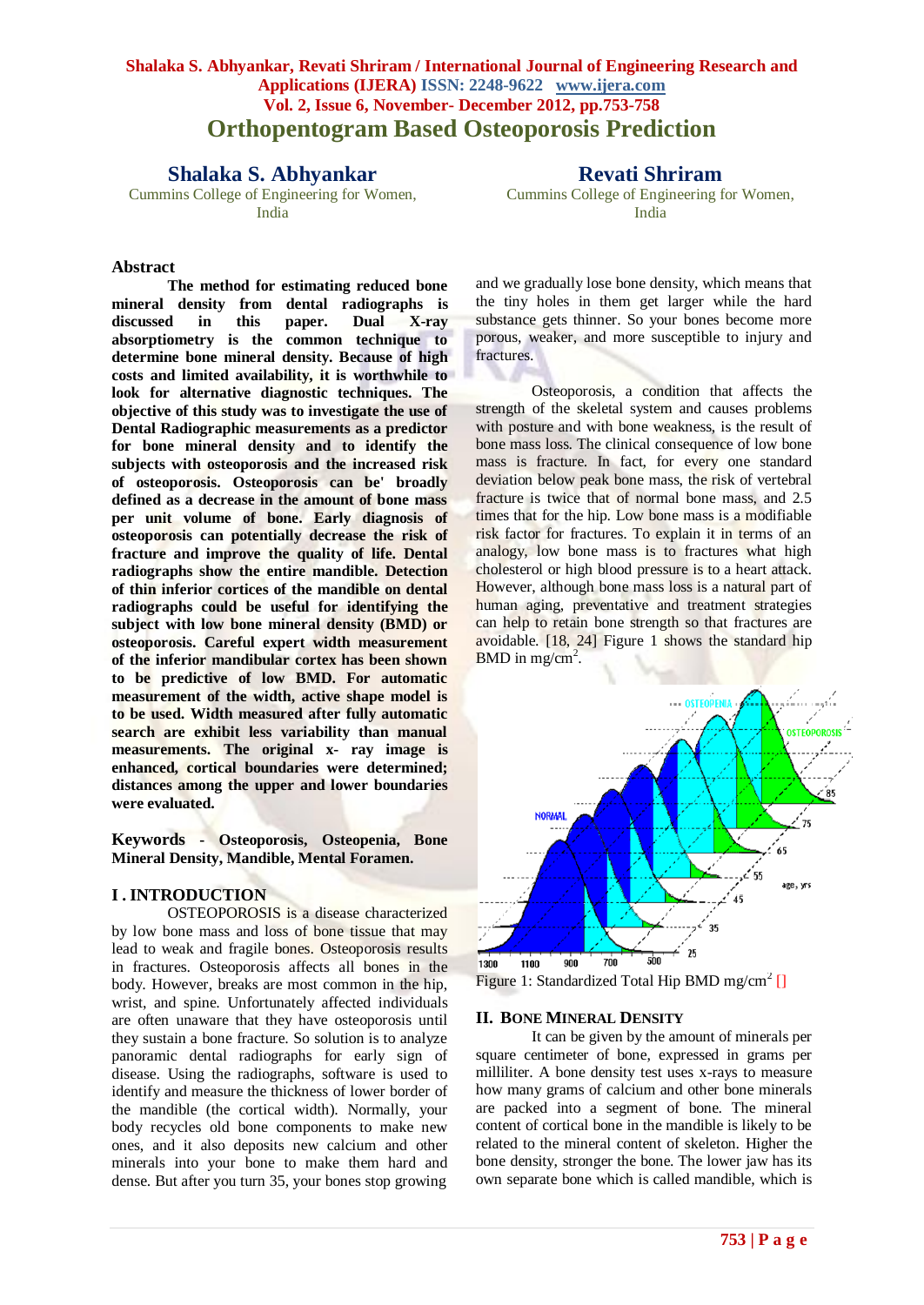"U" shaped and stretches from one ear down to the chin area and back up again to the other ear. The mandible seems to be the bone within the human skeleton that is most exposed to severe decrease in its mineral content as it is one of the primary source of the available calcium in the body. The mineral content of the mandible is low in patients with osteoporosis. So BMD of the mandibular bone is related with osteoporosis that is low skeletal BMD.[16, 23, 26]

## **III. MATERIALS AND METHODS**

There are different techniques used to measure bone mineral density. Four techniques are discussed in this section are as flows:

#### **A. Quantitative Computed Tomography**

Quantitative computed tomography (QCT) was introduced in the mid 1970s. The technique is most commonly applied to 2D slices in the lumbar spine to measure trabecular bone mineral density  $(BMD; mg/cm<sup>3</sup>)$ . Although not as widely utilized as dual-energy X-ray absortiometry (DXA) QCT has some advantages when studying the skeleton (separate measures of cortical and trabecular BMD; measurement of volumetric, as opposed to 'areal' DXA-BMD a, so not size dependent; geometric and structural parameters obtained which contribute to bone strength). A limitation is that the World Health Organization (WHO) definition of osteoporosis in terms of bone densitometry (*T* score −2.5 or below using DXA) is not applicable. QCT can be performed on conventional body CT scanners, or at peripheral sites (radius, tibia) using smaller, less expensive dedicated peripheral CT scanners (pQCT). Although the ionizing radiation dose of spinal QCT is higher than for DXA, the dose compares favorably with those of other radiographic procedures (spinal radiographs) performed in patients suspected of having osteoporosis. The radiation dose from peripheral QCT scanners is negligible. Technical developments in CT (spiral multi-detector CT; improved spatial resolution) allow rapid acquisition of 3D volume images which enable QCT to be applied to the clinically important site of the proximal femur, more sophisticated analysis of cortical and trabecular bone, the imaging of trabecular structure and the application of finite element analysis (FEA). [14](QCT) has some important advantages compared with DXA because it provides a three-dimensional assessment of the structural and geometric properties of the examined bone, and a separation of cortical and trabecular bone. A major disadvantage is the highradiation dose (50–100 μSv), making it unsuitable for use in the pediatric population [12]

#### **B. Quantitative Ultrasonography**

It is attractive as a test for osteoporosis, being precise, radiation-free, portable, and inexpensive, but it is still no substitute for the gold standard test, dual-energy x-ray absorptiometry (DXA). Quantitative ultrasonography measures the speed and attenuation of sound in bone; the higher these values, the stronger the bone. It can also give an estimate of bone mineral density, but not an actual measurement. T scores obtained by quantitative ultrasonography are different than T scores derived by DXA and cannot be used with the World Health Organization classification of bone mineral density to diagnose osteoporosis However, despite its advantages, this test is not yet a substitute for DXA for diagnosing and classifying osteoporosis nor for monitoring therapy. The various ultrasound devices are not comparable to one another, quality assurance and instrument calibration are uncertain, standardized reference databases are lacking, and we do not have enough data to correlate ultrasonographic measures with clinical risk factors for fracture. The devices use high-frequency sound waves, typically between 0.1 and 1.0 MHz, which are produced and detected by highly efficient piezoelectric transducers. The transducers must make good acoustical contact with the skin over the bone being tested, which is achieved by "wet" methods (eg, a water bath),"dry" methods (eg, silicone pads, ultrasound gel), or a combination of these methods. The precision of QUS is generally reported to be poorer than that of DXA.[12, 28] **[**

#### **C. Dual Energy X-ray Absorptiometry**

Dual-energy X-ray absorptiometry (DXA, previously DEXA) is a means of measuring BMD. Dual-energy X-ray absorptiometry is the most widely used and most thoroughly studied bone density measurement technology.



Figure 2: Setup used for DEXA [28]

DEXA is relatively easy to perform and the amount of radiation exposure is low. A DEXA scanner is a machine that produces two X-ray beams, each with different energy levels. One beam is high energy while the other is low energy. The amount of X-rays that pass through the bone is measured for each beam. This will vary depending on the thickness of the bone. Based on the difference between the two beams, the bone density can be measured. Figure 2 shows the DEXA system setup. DEXA scanning focuses on two main areas, the hip and spine. DEXA measurements are based on a three compartmental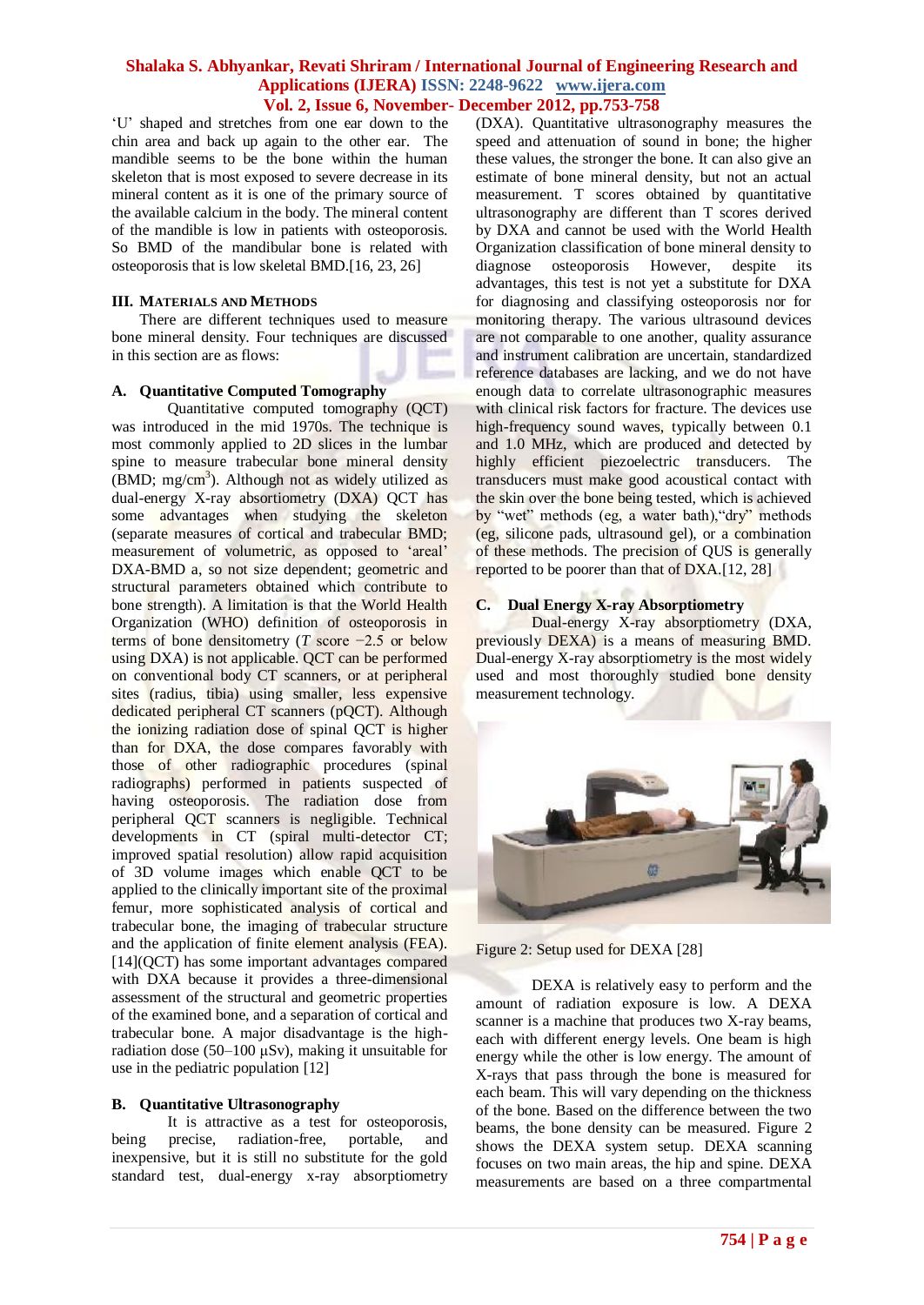model (total body mineral (from bones), fat-free soft (lean) mass and fat tissue mass) rather than two compartments as in most other methods. DEXA can also distinguish regional as well as whole body parameters of body composition. As such, it is considered a reference standard, and the latest body composition research uses this method. The radiation exposure from a DEXA scan is actually much less than that from a traditional chest X-ray. DEXA is still considered the gold standard, with established clinical efficacy. The main disadvantage of this method is equipment is expensive, and often requires trained radiology personnel to operate. [11, 17, 25, 28]

#### **D. Dental Radiographs**

Different types of dental x-rays are used depending on diagnosis.They are bitewingx-rays, periapical x-rays, occlusal x-rays and panoramic xrays. For the measurement of osteoporosis dental panoramic radiographs are used. Panoramic x-rays makes a complete circle of the head from one ear to the other to produce two –dimensional representation of all the teeth. This x-ray will also show bone structure beneath the teeth. The main advantages of the panoramic x-rays are broad coverage of facial bone and teeth, low patient dose.



Figure 3: OPG of Normal Patient [1, 2]

Above figure shows an example of panoramic dental radiographs of a normal (nonosteoporotic) patient. The mental foramen is a hole in the mandible through which the mental nerve passes and which is faintly described on the DPT. The Gonion and Ante-Gonion are recognizable points where the curvature of the mandible changes. [1] Figure 4 shows schematic diagram of the right mandible point at which the inferior mandibular cortex thickness is measured by dentist (Mental Index MI)[1,2]





Figure 5(A) shows portion of dental radiograph of the mandibular cortex in a normal (nonosteoporotic) patient. Figure 5(B) shows portion of dental radiograph of mandibular cortex for a patient with osteoporosis. Note the thinning of the inferior mandibular cortex in Figure 5(B) compared with figure 5(A). [1] Area shows by a green arrow in Figure  $5(A)$  is the area of interest. We can make out that, this area has been significantly decreased in Figure 5(B).



Figure  $5(A)$ : Normal Figure  $5(B)$ : **Osteoporotic** 

The results of bone density measurement are reported in T-score. T score is the bone mineral density at the site when compared to the young normal reference mean. T-score compares your bone density to the optimal peak bone density for your gender. Using the World Health Organization criteria, patients are defined as osteopenic if their T-score value is between –1 and -2.5 and osteoporotic if their T-score value is less than -2.5. [4, 19, 20, 23]

## **IV OSTEOPOROSIS DETERMINATION BASED ON OPG**

Osteoporosis detection based on orthopentogram is explained in this section. Figure 6 shows the system block diagram. Panoramic digital xrays are used for diagnosis of osteoporosis. Enhancing the image is needed for distinguishing cortical bone from other objects. For image enhancement histogram equalization algorithm is used to obtained new enhanced images with a uniform histogram. The enhancement method of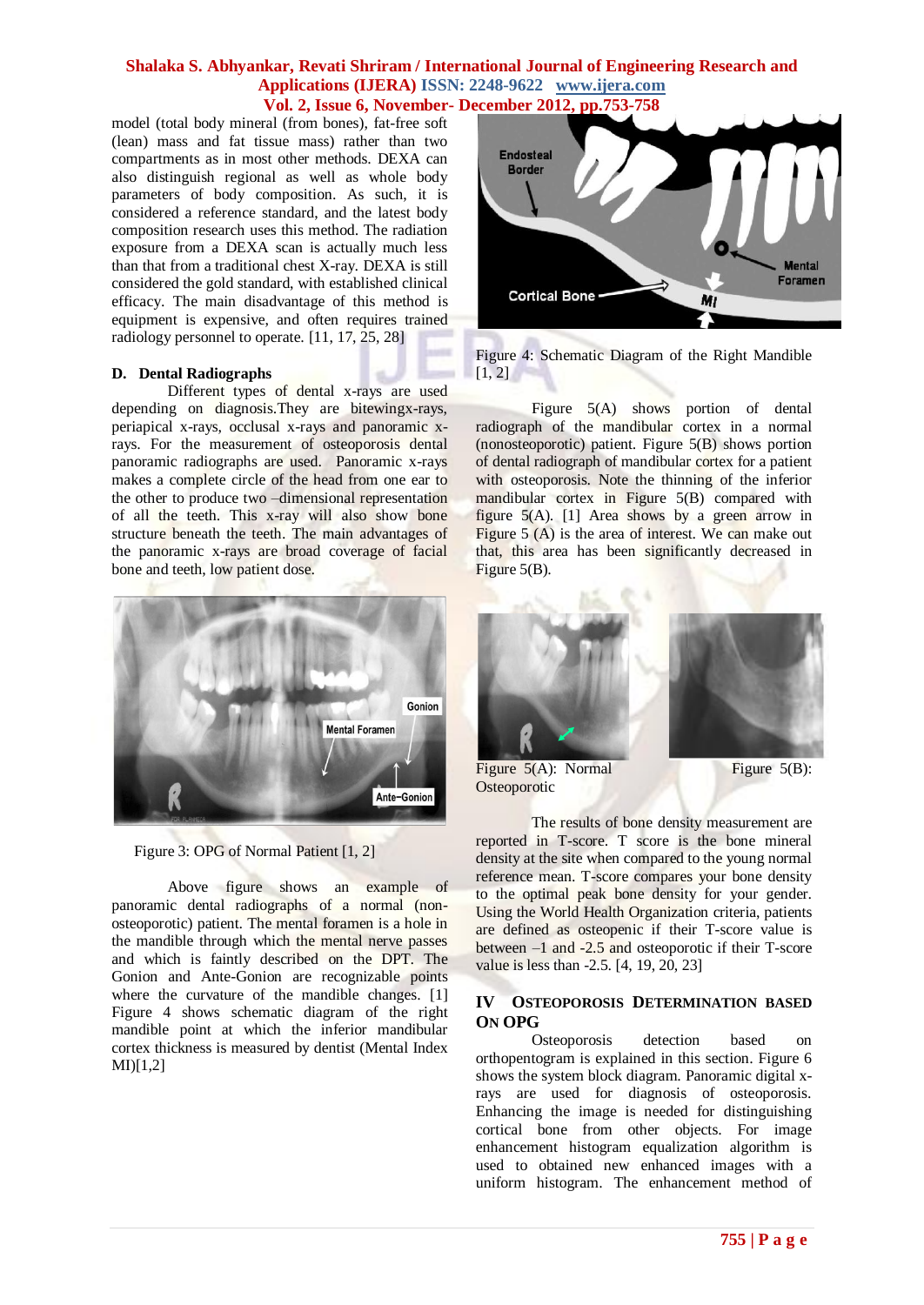thresholding is used to assign a pixel to one class if its gray level is greater than a specified threshold and otherwise assign it to the other class for seperating objects from its background. The region around the mental foramen is assigned as the region of interest. [4, 5] We need to choose a region of interest, because processing the large size of original image may require a long computation time. Cortical Margin is determined .[4] For measurement of the distance between the upper and lower margins of the cortical bone Active Shape Model is used. Person is classified as having normal bone mineral density, osteopenia or osteoporosis. [1, 2, 21, 22]



Figure 6: System Block Diagram

#### **V. DISCUSSION**

Osteoporosis is a general loss of bone mineral density and can lead to an increased risk of fracture. Although osteoporosis affects both men and women, the female population is the most affected by osteoporosis. A bone mineral density (BMD) test measures how much calcium and other types of minerals are in an area of your bone. Bone mineral density (BMD) tests are used to diagnose bone loss and osteoporosis, to see how well osteoporosis medicine is working and predict your risk of future bone fractures. Osteoporosis is determined for the women over 65 years or a man over age 70 years of

age. Women under age 65 years and men ages 50 - 70 years are at increased risk for osteoporosis if they have broken bone caused by normal activities ("fragility fracture"), [chronic kidney disease,](http://www.nlm.nih.gov/medlineplus/ency/article/000471.htm) eating disorders earl[y menopause](http://www.nlm.nih.gov/medlineplus/ency/article/000894.htm) (either from natural causes or surgery), significant loss of height, strong family history of osteoporosis. In above mentioned cases doctors suggest to get the T score (measure of BMD) at hip, spine or at the wrist. The DEXA is the whole body scanning method which is most commonly used to detect T score at specific area such as hip, spine or at wrist. The method of osteoporosis prediction by using dental radiographs can give the T score at a specific area i.e. mandible. Determination of T score at any other area is not possible by this method.

## **VI. CONCLUSION**

An approach for measuring the cortical width of the lower border of the mandible below the mental foramen on panoramic radiographs is used to predict osteoporosis. There is scientific evidence that the decrease in bone mass due to osteoporosis also affect the mandible. Because of high costs and limited availability of DXA equipment it is worthwhile to look for alternative diagnostic techniques for osteoporosis. The purpose of this study was to obtain a possible means of early detection of osteoporosis by radiographic examination, which is simple, and affordable by public as well as cost effective. In this work we first determine region of interest based on the position of mental foramen. Since we need to distinguish cortical bone from other object, image enhancement is done .For measurement of the distance between the upper and lower margins of the cortical bone Active Shape Model is used and then Person is classified as having normal bone mineral density, osteopenia or osteoporosis.

#### **ACKNOWLEDGMENT**

The authors take this opportunity to express my deep sense of gratitude to the principal of Cummins College of Engineering for Women, Dr. Mrs .Madhuri Khambate and Head of the Instrumentation and Control Department, Prof. A. D. Gaikwad for their support. Last but not least I thank to all my friends for their valuable cooperation and coordination which was available time to time.

#### **REFERENCES**

[1] P. Danny Allen, Jim Graham, Member, IEEE, Damian J. J. Farnell, Elizabeth J. Harrison, Reinhilde Jacobs, Kety Nicopolou-Karayianni, Christina Lindh, Paul F. van der Stelt, Keith Horner, and Hugh Devlin , "Detecting Reduced Bone Mineral Density From Dental Radiographs Using Statistical Shape Models ", IEEE Transaction On Information Technology in Biomedicine VOL. 11, NO. 6, November 2007.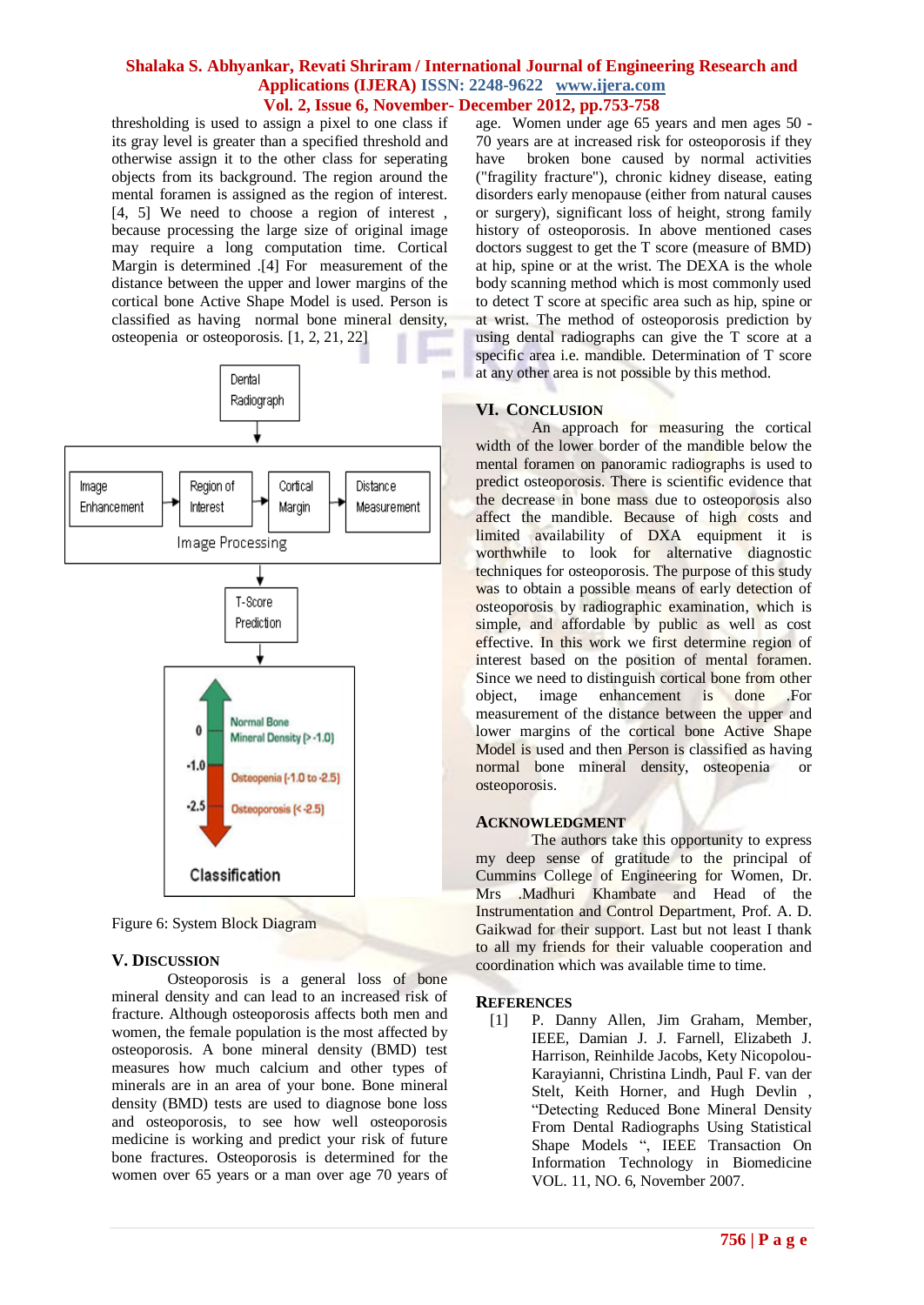- [2] P. D. Allen1, J. Graham1, D. J. J. Farnell1, E. J. Marjanovic1, J. Adams1, R. Jacobs2 , K. Karayianni3, C. Lindh4, P. F. van der Stelt5, K. Horner6, H. Devlin6., "Detecting Osteoporosis. From Dental Radiographs Using Active Shape Models" IEEE conference publication 2007
- [3] M. G. Roberts, J. Graham, H. Devlin., Imaging Science and Biomedical Engineering, School of Cancer and Enabling Sciences, University of Manchester, UK. 2 School of Dentistry, University of Manchester, UK. , Improving ,"The Detecting Of Osteoporosis FromDental Radiographs using Active Appearance Models " 1424406722/07/\$20.00 ©2007 IEEE
- [4] M S Kavitha, Akira Asano, Akira Taguchi, Takio Kurita and Mitsuhiro Sanada , BMC Medical Imaging 2012 ,"Diagnosis of osteoporosis from dental panoramic radiographs using the support vector machine method in a computer-aided system  $\overline{\phantom{a}}$
- [5] Agus Zainal Arifin, Akira Asano, Akira Taguchi, Takashi Nakamoto, "Computeraided system for measuring the mandibular cortical width on panoramic radiographs in osteoporosis diagnosis." Medical Imaging 2005: Image processing, edited by J.Michael Fitzpatrick.,Vol.5747
- [6] Diane Vernetti-Callahan, RDH, BS Continuing Education," Osteoporosis: Prevention, Management, and Screening Using Dental Radiographs"
- [7] Hisham I. Otham, PhD, Suliman A. Ouda, PhD, "Mandibular Radiomorphometric Measurement as Indicator of Possible Osteoporosis in Celiac Patients." JKAU: Med. Sci., Vol.17 no.2, 2010
- [8] S. Marandi, A. Bagherpour , M. Imanimoghaddam, MR. Hatef, AR. Haghighi, "Panoramic-Based Mandibular Indices and Bone Mineral Density of Femoral Neck and Lumbar Vertebrae in Women" Department of Oral Radiology, School of Dentistry, Mashhad University of Medical Sciences, Mashhad,Iran. Journal of Dentistry, Tehran University of Medical Sciences 2010; Vol. 7, No. 2
- [9] B.K. Yashoda Devi 1, Nagaraju Rakesh 2, Nagi Ravleen,"Diagnostic efficacy of panoramic mandibular index to identify postmenopausal women with low bone mineral densities". Journal section: Clinical and Experimental Dentistry doi:10.4317/jced.3.e456
- [10] Estera Balcikonyte, Irena Balciuniene, Vidmantas Alekna," Panoramic Radiographs in Assessment of the Bone Mineral Density"

Stomatologija, Baltic Dental and Maxillofacial Journal, 6:17-19, 2004 Vol. 6., N. 1.

- [11] Plauto Christopher Aranha Watanabe; João Paulo Mardegan Issa; Tatiane Martin de Oliveira; Solange Aparecida Caldeira Monteiro; Mamie Mizusaki Iyomasa; Simone Cecílio Hallak Regalo & Selma Siéssere, "Morphodigital Study of the Mandibular Trabecular Bone in Panoramic Radiographs" Int. J. Morphol., 25(4):875- 880, 2007.
- [12] E. Micheals Lewiecki, Bradford Richmond, Chmond, Paul D. Miller, "Uses and misuses of quantitative ultrasonography in managing osteoporosis," Cleveland Clinic Journal Of Medicine Volume 73 Number 8 August 2006. Clerk Maxwell, A Treatise on Electricity and Magnetism, 3rd ed., vol. 2. Oxford: Clarendon, 1892, pp.68–73.
- [13] Giampiero I Baroncelli, "Quantitative Ultrasound Methods to Assess Bone Mineral Status in Children: Pediatric Research (2008) 63, 220–228; doi:10.1203/PDR.0b013e318163a286 Received 25 May 2007; Accepted 12 October 2007
- [14]Klaus Engelke,Judith E. Adams,,b Gabriele Armbrecht,,b Peter Augat,,b Cesar E. Bogado,,b Mary L. Bouxsein,,b Dieter Felsenberg,,b Masako Ito,,b" Clinical Use of Quantitative Computed Tomography and Peripheral Quantitative Computed Tomography in the Management of Osteoporosis in Adults: The 2007 ISCD",Official Positions and Journal of Clinical Densitometry: Assessment of Skeletal Health, vol. 11, no. 1, 123e162, 2008 ,The International Society for Clinical **Densitometry**

DOI:0.1016/j.jocd.2007.12.010

- [15] C.P. Ho, R.W. Kim, M.B. Schaffler and D.J. Sartoris, "Accuracy of dual-energy radiographic absorptiometry of the lumbar spine: Cadaver study", *Radiology*, vol. 176, pp. 171-173, 1990.
- [16] S. Grampp, M. Jergas, C.C. Glüber, P. Lang, P. Brastow, and H.K. Genant, "Radiologic diagnosis of osteoporosis: current methods and perspectives," *Radiol. Clin. North Amer*., vol. 31, pp. 1133-1145, 1993.
- [17] B C¸ akur, S Dagistan1, A S¸ahin, A Harorli and AB Yilmaz , *"* Reliability of mandibular cortical index and mandibular bone mineral density in the detection of osteoporotic women" Faculty of Dentistry, Atatu¨rk University, Erzurum, Turkey; Department of Nuclear Medicine, Faculty of Medicine, Atatu¨rk University, Erzurum, Turkey